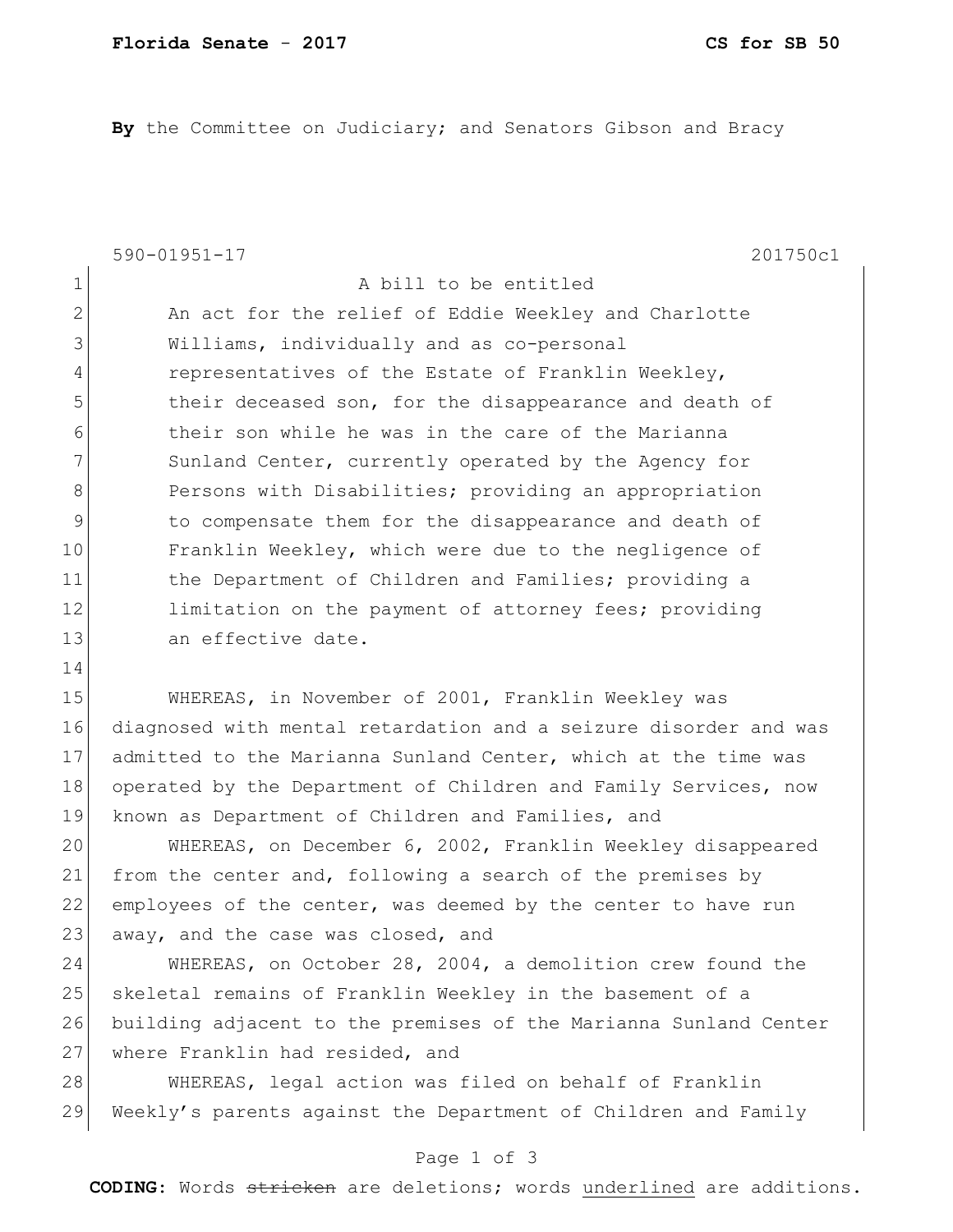|    | $590 - 01951 - 17$<br>201750c1                                     |
|----|--------------------------------------------------------------------|
| 30 | Services and its employees or agents raising negligence, tort,     |
| 31 | statutory, and civil rights claims concerning the disappearance    |
| 32 | and death of their son, and                                        |
| 33 | WHEREAS, the parties and the Agency for Persons with               |
| 34 | Disabilities, which currently operates the Marianna Sunland        |
| 35 | Center, mediated and reached a settlement of all claims, and       |
| 36 | WHEREAS, the plaintiffs and the Agency for Persons with            |
| 37 | Disabilities entered into a compromise and settlement agreement    |
| 38 | in which they agreed to a claim bill under which the agency will   |
| 39 | pay \$1 million in addition to the \$300,000 it previously paid to |
| 40 | settle claims arising out of this matter, NOW, THEREFORE,          |
| 41 |                                                                    |
| 42 | Be It Enacted by the Legislature of the State of Florida:          |
| 43 |                                                                    |
| 44 | Section 1. The facts stated in the preamble to this act are        |
| 45 | found and declared to be true.                                     |
| 46 | Section 2. The sum of \$1 million is appropriated from the         |
| 47 | General Revenue Fund to the Agency for Persons with                |
| 48 | Disabilities, as successor to the Department of Children and       |
| 49 | Family Services, to be paid for the relief of Eddie Weekley and    |
| 50 | Charlotte Williams, individually and as co-personal                |
| 51 | representatives of the Estate of Franklin Weekley, deceased.       |
| 52 | Section 3. The Chief Financial Officer is directed to draw         |
| 53 | a warrant in favor of Eddie Weekley and Charlotte Williams,        |
| 54 | individually and as co-personal representatives of the Estate of   |
| 55 | Franklin Weekley, deceased, in the sum of \$1 million upon funds   |
| 56 | of the Agency for Persons with Disabilities in the State           |
| 57 | Treasury, and to pay the same out of such funds in the State       |
| 58 | Treasury. Pursuant to the settlement agreement approved by the     |

## Page 2 of 3

**CODING**: Words stricken are deletions; words underlined are additions.